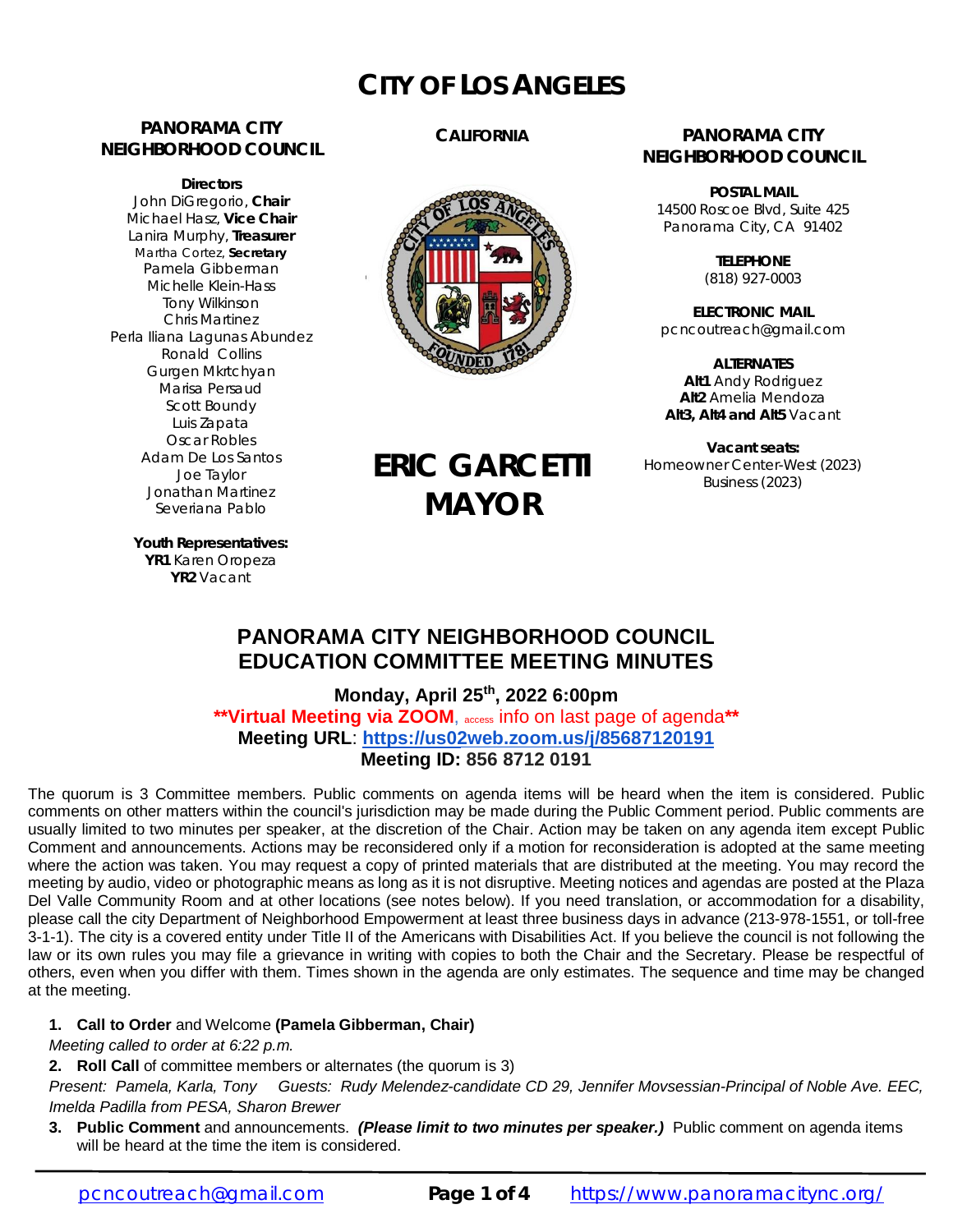- *a. Rudy Melendez announced his candidacy for CD 29. He stated he would fully fund schools and hold them accountable.*
- **b.** Pamela announced the town hall with new LAUSD Superintendent Carvalho and Board President Gonez happening *soon and put the Zoom link in Chat. We hoped to adjourn in time to attend.*
- **4. Follow-up** on past items.

**a.** Update from Tony, Angela, and Jennifer on the status of the draft proposal submitted for our consideration in January. *Tony said he had not received feedback from Angela or Jennifer about the proposal. Pamela said she would reach out to them.*

**b.** Update from Lanira about the progress of our Education Committee flyer. *Tabled*

**c.** Update from Lanira about the feasibility of having PCNC offer free ESL lessons to members of our community. *Tabled*

**d. Discussion and possible action** on reactivating the Safe Routes to School Program.

### *Tony will contact the City Attorney.*

**5. Discussion and possible action** on setting up a meeting with students and government representatives. *Tabled*

**6. Discussion and possible action** on recommending that the PCNC Board support granting a NPG of \$2000 to Noble Ave. EEC to complete adding planters with flowers around their fence to beautify the schoolyard and provide educational opportunities for their students. The NPG will be attached to the agenda.

*Jennifer made a presentation and explained that the funds would go into a donation account. Sharon Brewer said the NPG needs a Principal letter on school letterhead and the signature of a VP. Jennifer explained that EEC's do not have VP's, the Office Manager is the second official on site. Pamela moved, Tony seconded, to recommend that the PCNC Board approve this NPG which passed with 3 yes, 0 no.*

**7. Discussion and possible action** on recommending that the PCNC Board support granting a NPG of \$5000 to Parents, Educators/Teachers & Students in Action for tutoring, mentoring, counseling, and providing workshops for PC youth. The NPG will be attached to the agenda.

*Imelda Padilla gave background about PESA and its involvement in PC. Severiana works with them. Tutors are certified social workers. Tony wanted to be sure our community would be served. Tony moved, Pamela seconded, to recommend that the PCNC Board approve this NPG which passed with 3 yes, 0 no.*

**8. Discussion and possible action** on ensuring that DONE provides translation of required trainings for any NC member who needs it.

*Tony said this is an ongoing problem. Pamela will write a CIS about this for next month.*

**9. Discussion and possible action** on how to deal with the problems being caused by the smoke shop across from Vista MS.

*Tabled*

**10. Discussion** about items for the next meeting on **Monday, May 23, 2022.**

*Include tabled items and the new CIS.*

**11. Public Comment** and announcements. *(Please limit to two minutes per speaker.)*

*None*

#### **12. Adjournment**

*Meeting adjourned at 7:07 p.m.*

**Council Process:** The council gained its official city role upon certification by the Board of Neighborhood Commissioners on March 15, 2007. Everyone who lives, works or owns real property within the boundaries of the Panorama City Neighborhood Council, or who declares a Community Interest in the area and the basis for it, is a "stakeholder". All stakeholders are members of the Council. Stakeholders elect a Board of Directors to represent them. This Board is recognized as the decision-making entity by the City of Los Angeles. The current Board was elected on April 2, 2016. While the Board is the official decision-making entity, meetings are conducted as much as possible in a town hall spirit. Committees are open to anyone with an interest in Panorama City. Panorama City's neighborhood council is much more than its Board, and it depends on public participation for its success.

**Posting Sites:** California's open meetings law, the Ralph M. Brown Act, requires that meeting notices be physically posted at a regular location 72 hours in advance for regular meetings and 24 hours in advance for special meetings. The location must be accessible to the public seven days a week, 24 hours a day. That location is the outside steel doors of the Plaza Del Valle Community Room, Building G, 8700 Van Nuys Blvd, Panorama City, CA 91402. This council is also required to follow the City of Los Angeles posting policy for Neighborhood Councils. That policy additionally requires that councils post agendas through the city's Early Notification System (ENS), post the agendas on the council's website (if one exists), and make an effort to send agendas by electronic mail (if such a list exists). This council posts agendas on its website, panoramacitync.org. This council uses the city's ENS mailing list as its agenda email list. You may sign up for the ENS agenda system at: <http://lacity.org/government/Subscriptions/NeighborhoodCouncils/index.htm.>

In addition to the Plaza Del Valle posting location, this council MAY post agendas at other locations within Panorama City. These may include: (1) Panorama City Branch Library, 14345 Roscoe Blvd; (2) Panorama Recreation Center, 8600 Hazeltine Avenue; (3) Sepulveda Recreation Center, 8801 Kester Avenue; and (4) Casa Esperanza, 14705 Blythe Street.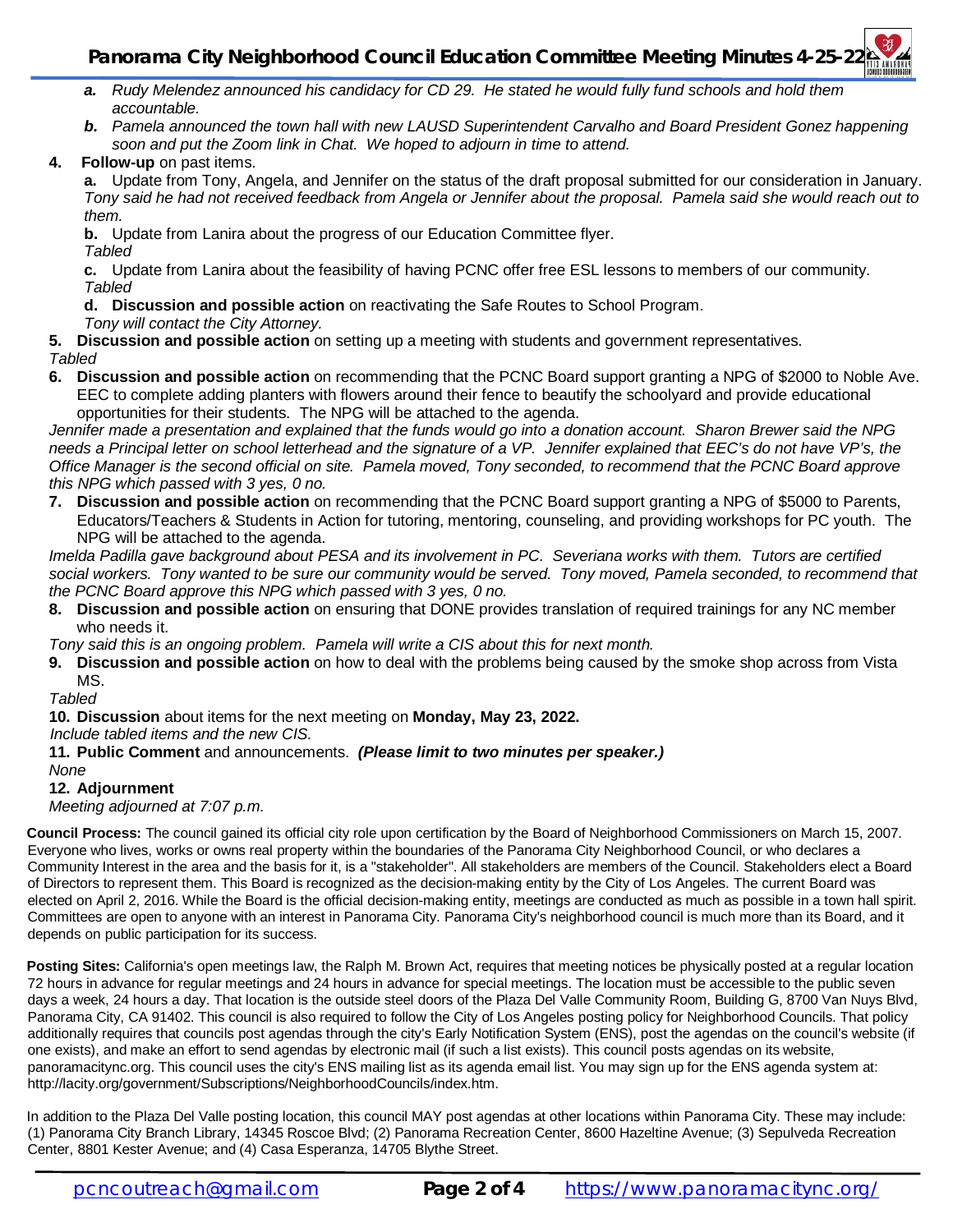# **Panorama City Neighborhood Council Education Committee Meeting Minutes 4-25-22**

In addition to the ENS agenda list, this council MAY include agendas in its occasional informational emails. You can subscribe to the council's informational email list by sending your request to ['info@panoramacitync.org'.](mailto:) You can also sign up on the council's website. In order to respect our stakeholders' inboxes, messages to the informational email list will be sent at most once or twice a month. *The only way to assure that you will receive emailed agendas is through the ENS list.* 

**Interpretation for Meetings:** If you need an interpreter for any Panorama City Neighborhood Council General or Committee Meeting, please notify the Board Chair at [johndpcnc@gmail.com](mailto:johndpcnc@gmail.com) a minimum of **48 hours** prior to the meeting to ensure coverage. Please indicate the language(s) you need interpretation for and the date of the meeting.

**Americans with Disabilities Act (ADA):** As a covered entity under Title II of the Americans with Disabilities Act, the City of Los Angeles does not discriminate on the basis of disability and upon request, will provide reasonable accommodation to ensure equal access to its programs, services, and activities. Sign language interpreters, assistive listening devices, or other auxiliary aids and/or services may be provided upon request. To ensure availability of services, please make your request at least 5 business days prior to the meeting you wish to attend by contacting the city's Department of Neighborhood Empowerment (213-978-1551).

**Agenda-related written materials:** The council may occasionally prepare supplementary information to the agenda ("agenda packets"). When this is done, the agenda packets are normally made available both to Board or committee members and to the public at the start of the posted meeting. In compliance with Government Code section 54957.5, non-exempt writings that are distributed to a majority or all of the Board or committee *in advance of a meeting* may be viewed by appointment at the Panorama City Neighborhood Council office, 14500 Roscoe Blvd, Suite 400, Panorama City, CA 91401, (818-714-2133) during normal business hours, or at the scheduled meeting. In addition, if you would like a copy of any record related to an item on the agenda, please contact Cheryl Compton, PCNC - Secretary, 14500 Roscoe Blvd, Suite 400, Panorama City, CA 91402 [\(ComptonPCNC@gmail.org\).](mailto:(ComptonPCNC@gmail.org).) 

**PUBLIC ACCESS OF RECORDS** – In compliance with Government Code section 54957.5, non-exempt writings that are distributed to a majority or all of the board in advance of a meeting may be viewed at [the Panorama City Neighborhood Council no longer maintains a physical office] and at our website: panoramacitync.org or at the scheduled meeting. In addition, if you would like a copy of any record related to an item on the agenda, please contact John DiGregorio at [no phone available] or email: [johndPCNC@gmail.com](mailto:johndPCNC@gmail.com)

IN CONFORMITY WITH THE SEPTEMBER 16, 2021 ENACTMENT OF CALIFORNIA ASSEMBLY BILL 361 (RIVAS) AND DUE TO CONCERNS OVER COVID-19, THE PANORAMA CITY NEIGHBORHOOD COUNCIL MEETING WILL BE CONDUCTED ENTIRELY WITH A CALL-IN OPTION OR INTERNET-BASED SERVICE OPTION.

**AB 361 Updates** Public comment cannot be required to be submitted in advance of the meeting; only real-time public comment is required. If there are any broadcasting interruptions that prevent the public from observing or hearing the meeting, the meeting must be recessed or adjourned. If members of the public are unable to provide public comment or be heard due to issues within the Neighborhood Council's control, the meeting must be recessed or adjourned.

#### **Public Posting of Agendas:**

Neighborhood Council agendas are posted for public review as follows:

- (List your physical posting location here)
- www.panoramacitync.org
- You can also receive our agendas via email by subscribing to L.A. City's Early Notification System (ENS)

**Notice to Paid Representatives** If you are compensated to monitor, attend, or speak at this meeting, City law may require you to register as a lobbyist and report your activity. See Los Angeles Municipal Code Section 48.01 et seq. More information is available at ethics.lacity.org/lobbying. For assistance, please contact the Ethics Commission at (213) 978-1960 or [ethics.commission@lacity.org](mailto:ethics.commission@lacity.org)

#### **Instructions and Guidelines to Access and Participate in PCNC 'Virtual Meetings'**

Effective April 1<sup>st</sup>, 2020 the City Attorney's office has permitted the use of 'Virtual Meetings' with voice/video capabilities which will allow Neighborhood Councils to continue conducting meetings during our current 'Stay at Home' order issued by Mayor Garcetti. The Panorama City Neighborhood Council has elected to use the platform ZOOM to host our virtual meetings.

For instructions on how to download and use the ZOOM audio-video conferencing platform, please click the link below, which will detail how to install the application on your smartphone or computer. Link for Support HERE<https://support.zoom.us/hc/en-us/articles/201362193-How-Do-I->Join-A-Meeting-.

#### **If you prefer to phone in to each meeting:**

One tap mobile +16699006833,,85687120191# US (San Jose) +13462487799,,85687120191# US (Houston)

Dial by your location

+1 669 900 6833 US (San Jose)

+1 346 248 7799 US (Houston)